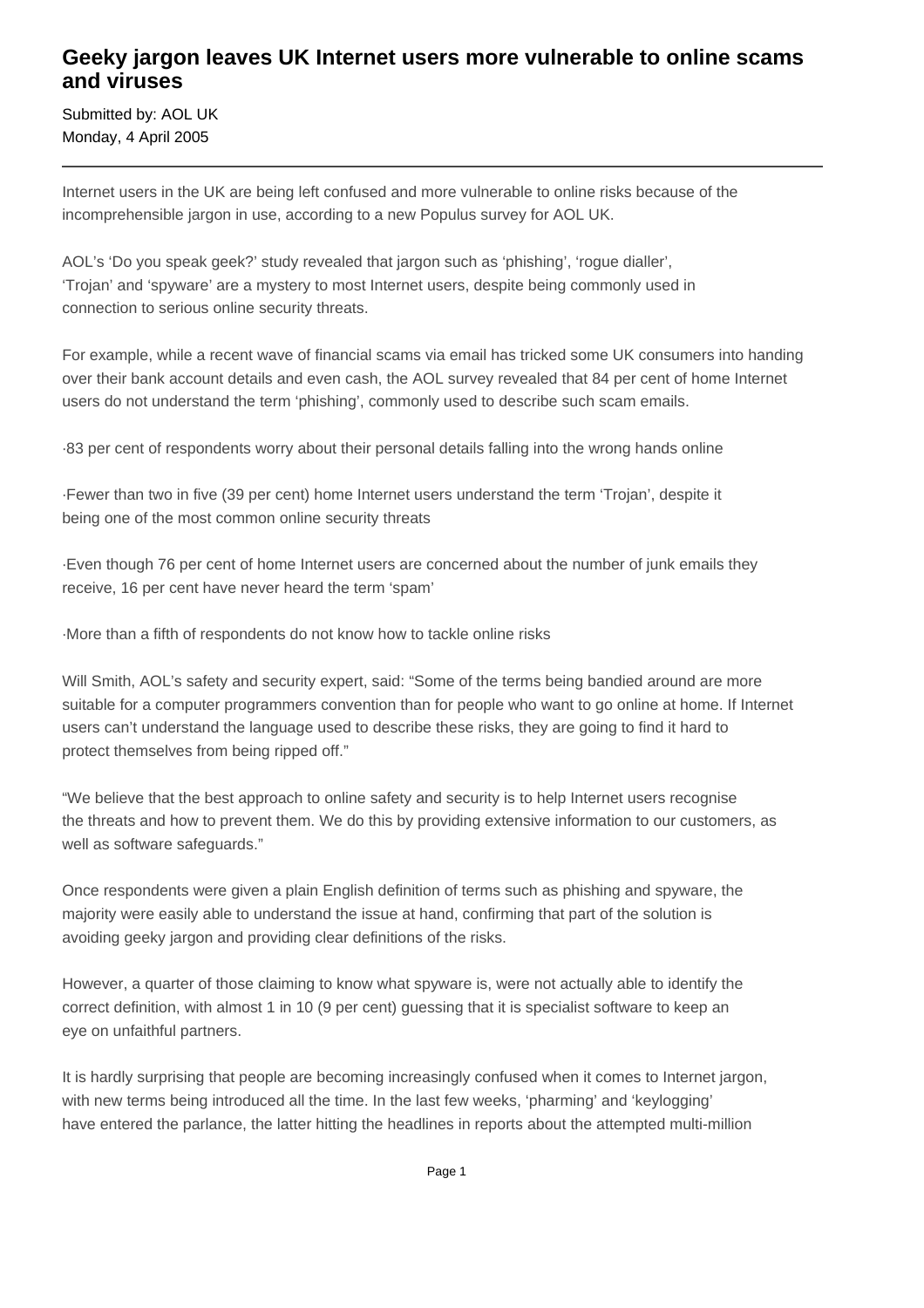pound robbery from a large Japanese bank.

The AOL 'Do you speak geek?' study, conducted among 1,000 UK adults of whom more than half were Internet users, shows that the picture is even worse among non-Internet users, potentially discouraging them from taking the Internet plunge. A fifth of all respondents admitted that they would not know how to tackle risks on the Internet. With always-on broadband connections more vulnerable to certain threats, it is even more crucial that users understand how to avoid them.

The research was commissioned in support of the launch of the AOL Safety & Security Centre, which provides safety and security tools, features and advice in one place on the AOL service. Further details can be found at www.aol.co.uk/simplysafer

AOL's top tips for staying safer online

1. Make the most of spam controls to reduce the number of junk emails you receive

2. Use firewall protection, which acts as a protective barrier between your computer and the Internet

3. Take advantage of anti-virus software that scans your emails, attachments, downloads and files to help guard against viruses, Trojans and other invaders

4. Use anti-spyware tools to help speed up your computer and protect your privacy

5. Avoid phishing and other online scams by thinking before you click on any links and never giving out your personal details to unknown sources online

## AOL Jargonbuster

Firewall – Firewall software helps to protect your computer or home network against hackers who might try to access your account without your authority

Keylogging – Fraudsters use a piece of software or hardware to monitor keystrokes on a computer, enabling them to gather passwords, credit card numbers, and other private details

Pharming – Fraudsters redirect large numbers of Internet users from legitimate to fake Web sites

Phishing – Fraudulent emails and pop-ups designed to fool you into revealing personal information, such as passwords, credit card details, and account numbers, for criminal gain

Rogue dialler – A software application that can install itself on your computer and change your settings to dial a premium rate telephone number for Internet access, resulting in larger-than-expected phone bills

Spam – Unsolicited emails, often offering products or services in which you have no interest